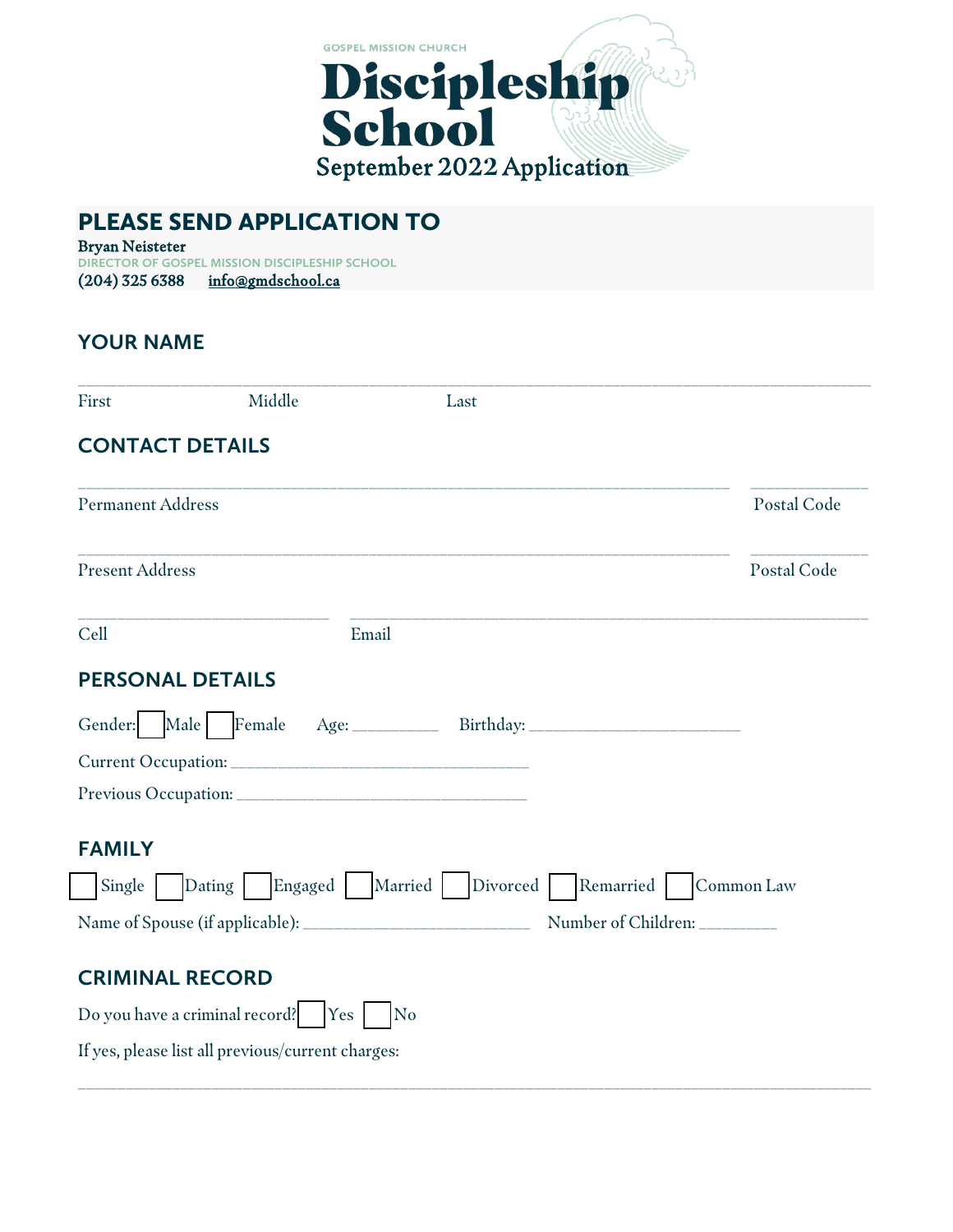## **EMERGENCY CONTACT INFORMATION**

| First name                                         | Last name                                         | Relation         |  |  |  |
|----------------------------------------------------|---------------------------------------------------|------------------|--|--|--|
| Address                                            |                                                   |                  |  |  |  |
| <b>Work Phone</b>                                  | <b>Phone Number</b>                               |                  |  |  |  |
| <b>EDUCATIONAL INFORMATION</b>                     |                                                   |                  |  |  |  |
| Have you completed high school?   Yes<br>No        |                                                   |                  |  |  |  |
| If yes when and where did you graduate?            |                                                   |                  |  |  |  |
| If no, what grade have you completed?              | Gr. 9<br>Gr. 10                                   | Gr. 11<br>Gr. 12 |  |  |  |
|                                                    | List any post-secondary education you might have: |                  |  |  |  |
|                                                    |                                                   |                  |  |  |  |
| <b>HOBBIES/INTERESTS</b>                           |                                                   |                  |  |  |  |
| List a few of your favourite interests or hobbies: |                                                   |                  |  |  |  |

### **FINANCIAL SUPPORT**

| Do you have your school fees! $\begin{array}{ c c } \hline \text{Yes} & \text{Ns} \end{array}$ No |  |  |
|---------------------------------------------------------------------------------------------------|--|--|
| If not, how much do you presently need?                                                           |  |  |
| How do you plan on raising the remaining amount?                                                  |  |  |

\_\_\_\_\_\_\_\_\_\_\_\_\_\_\_\_\_\_\_\_\_\_\_\_\_\_\_\_\_\_\_\_\_\_\_\_\_\_\_\_\_\_\_\_\_\_\_\_\_\_\_\_\_\_\_\_\_\_\_\_\_\_\_\_\_\_\_\_\_\_\_\_\_\_\_\_\_\_\_\_\_\_\_\_\_\_\_\_\_\_\_\_\_\_\_\_\_\_\_\_\_

## **HOME CHURCH INFORMATION**

Name of Church Phone Number Lead Pastor

\_\_\_\_\_\_\_\_\_\_\_\_\_\_\_\_\_\_\_\_\_\_\_\_\_\_\_\_\_\_\_\_\_\_\_\_\_\_\_\_\_\_\_\_ \_\_\_\_\_\_\_\_\_\_\_\_\_\_\_\_\_\_\_\_\_\_\_\_ \_\_\_\_\_\_\_\_\_\_\_\_\_\_\_\_\_\_\_\_\_\_\_\_\_\_\_\_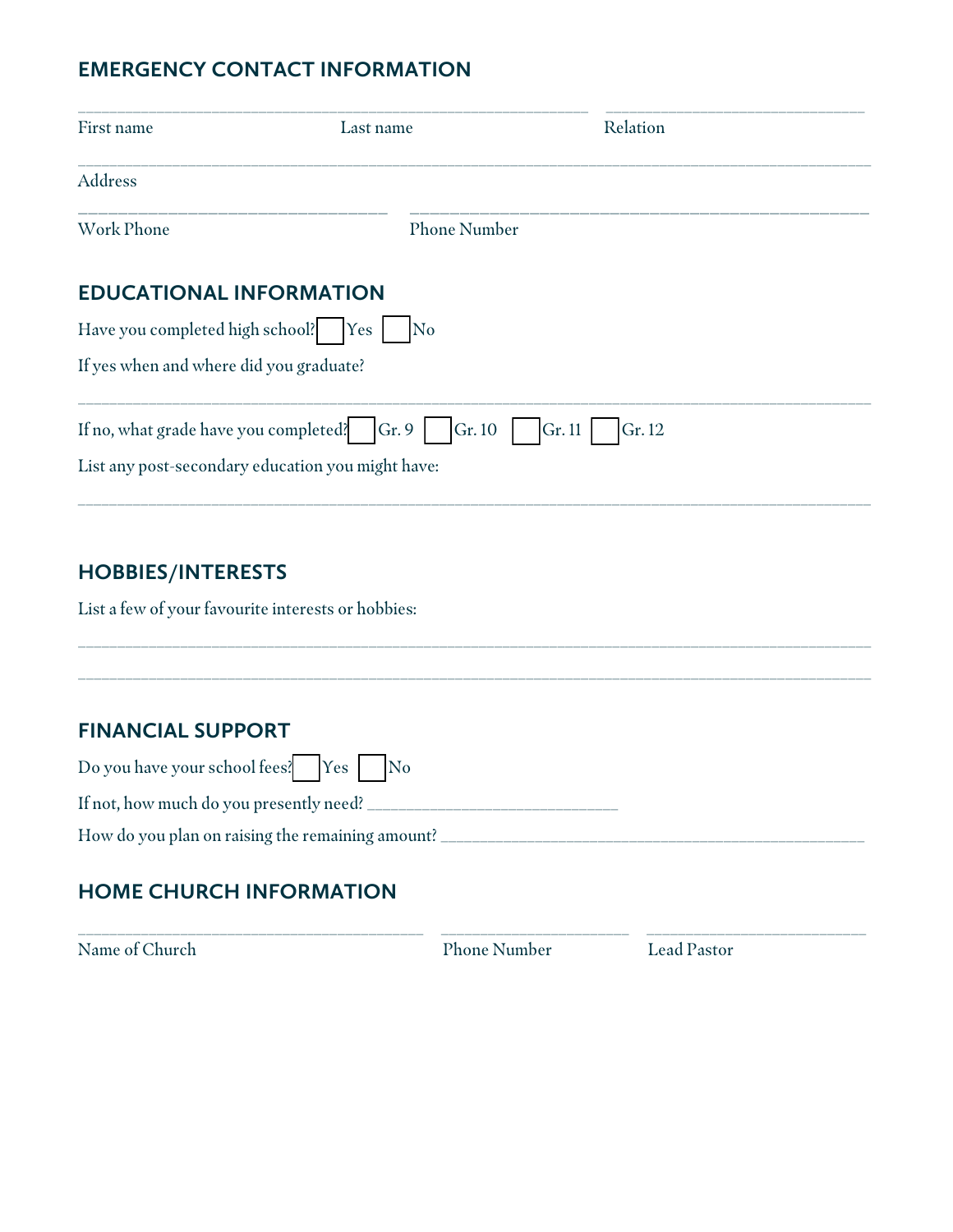## PERSONAL QUESTIONS

Describe how you became a Christian, including your present spiritual walk.

What are your talents, strengths, and spiritual gifts that you are aware of?

Are there any areas that you are hoping to grow in personally, spiritually?

What are your reasons for coming to GMDS? What are your expectations of the school?

Please describe your relationship with your mom, dad, and siblings.

Please describe your involvement/relationship with your home church.